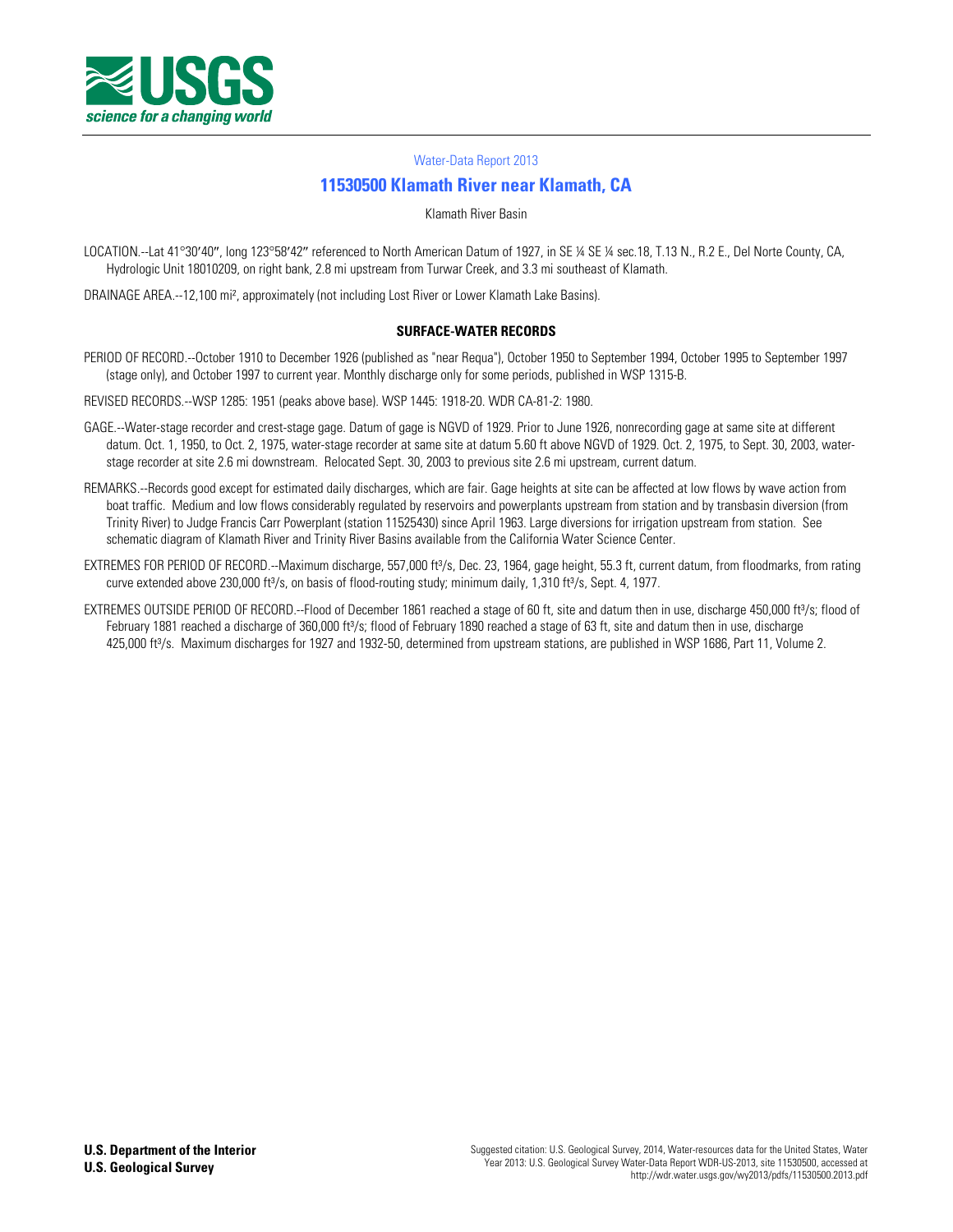# **11530500 Klamath River near Klamath, CA—Continued**

# **DISCHARGE, CUBIC FEET PER SECOND WATER YEAR OCTOBER 2012 TO SEPTEMBER 2013 DAILY MEAN VALUES**

|              |            |                          |            |         |                          | [e, estimated] |                           |            |                          |         |         |         |
|--------------|------------|--------------------------|------------|---------|--------------------------|----------------|---------------------------|------------|--------------------------|---------|---------|---------|
| Day          | <b>Oct</b> | Nov                      | <b>Dec</b> | Jan     | Feb                      | <b>Mar</b>     | Apr                       | <b>May</b> | Jun                      | Jul     | Aug     | Sep     |
| 1            | 2,550      | 5,200                    | 52,800     | 15,400  | 16,900                   | 10,600         | 19,700                    | 12,200     | 7,590                    | 4,240   | 2,520   | 2,850   |
| 2            | 2,540      | 5,900                    | 101,000    | 14,500  | 16,200                   | 11,100         | 18,900                    | 11,900     | 7,280                    | 4,100   | 2,510   | 2,810   |
| 3            | 2,540      | 4,830                    | 82,400     | 13,800  | 15,800                   | 11,800         | 17,500                    | 12,800     | 7,030                    | 3,950   | 2,530   | 2,810   |
| 4            | 2,540      | 4,190                    | 49,900     | 13,300  | 15,400                   | 12,100         | 17,700                    | 13,300     | 6,800                    | 3,750   | 2,530   | 2,870   |
| 5            | 2,530      | 3,810                    | 99,500     | 12,800  | 15,200                   | 12,200         | 26,200                    | 13,300     | 6,630                    | 3,640   | 2,500   | 2,880   |
| 6            | 2,550      | 3,620                    | 73,100     | 12,500  | 15,200                   | 15,100         | 27,800                    | 13,000     | 6,390                    | 3,550   | 2,460   | 2,870   |
| 7            | 2,580      | 3,470                    | 43,400     | 12,300  | 15,300                   | 16,800         | 28,400                    | 13,500     | 6,290                    | 3,520   | 2,440   | 2,870   |
| 8            | 2,590      | 3,470                    | 30,900     | 12,200  | 14,900                   | 15,000         | 29,200                    | 13,700     | 6,100                    | 3,440   | 2,440   | 2,860   |
| 9            | 2,610      | 3,700                    | 24,200     | 12,800  | 14,000                   | 13,900         | 25,000                    | 13,900     | 5,960                    | 3,350   | 2,470   | 2,840   |
| 10           | 2,630      | 3,570                    | 20,000     | 14,100  | 13,300                   | 13,200         | 22,000                    | 13,900     | 5,810                    | 3,290   | 2,630   | 2,810   |
| 11           | 2,640      | 3,450                    | 17,500     | 14,200  | 12,800                   | 12,900         | 20,600                    | 13,200     | 5,660                    | 3,200   | 2,630   | 2,770   |
| 12           | 2,630      | 3,380                    | 16,500     | 13,700  | 12,300                   | 13,400         | 19,400                    | 12,700     | 5,500                    | 3,140   | 2,590   | 2,740   |
| 13           | 2,670      | 3,620                    | 14,800     | 13,100  | 12,000                   | 14,100         | 18,100                    | 12,200     | 5,310                    | 3,100   | 2,560   | 2,780   |
| 14           | 2,690      | 4,070                    | 13,700     | 12,400  | 11,700                   | 14,600         | 17,000                    | 11,700     | 5,150                    | 3,070   | 2,540   | 2,820   |
| 15           | 2,730      | 4,030                    | 12,900     | 11,900  | 11,800                   | 15,300         | 16,000                    | 11,000     | 5,030                    | 3,040   | 2,630   | 2,800   |
| 16           | 3,340      | 3,840                    | 14,000     | 11,500  | 11,900                   | 15,300         | 15,100                    | 10,600     | 4,910                    | 2,980   | 2,470   | 2,800   |
| 17           | 3,390      | 3,990                    | 26,400     | 11,400  | 12,100                   | 14,900         | 14,200                    | 10,200     | 4,810                    | 2,930   | 2,410   | 2,890   |
| 18           | 3,040      | 5,630                    | 27,700     | 11,500  | 12,000                   | 14,100         | 13,500                    | 9,700      | 4,770                    | 2,900   | 2,390   | 2,930   |
| 19           | 2,790      | 5,970                    | 21,800     | 11,800  | 12,100                   | 13,400         | 13,000                    | 9,310      | 4,810                    | 2,870   | 2,380   | 3,000   |
| 20           | 2,680      | 12,700                   | 20,500     | 11,900  | 11,800                   | 16,300         | 12,600                    | 8,970      | 4,750                    | 2,840   | 2,330   | 3,120   |
| 21           | 2,630      | 25,300                   | 27,800     | 11,900  | 11,200                   | 22,800         | 12,200                    | 8,720      | 4,600                    | 2,810   | 2,320   | e3,400  |
| 22           | 2,920      | 17,700                   | 34,100     | 11,900  | 10,800                   | 19,000         | 12,000                    | 8,670      | 4,440                    | 2,760   | 2,340   | 3,540   |
| 23           | 3,740      | 11,400                   | 35,000     | 12,700  | 10,900                   | 16,600         | 12,600                    | 8,390      | 4,340                    | 2,700   | 2,420   | e3,360  |
| 24           | 4,230      | 8,640                    | 33,800     | 22,600  | 10,600                   | 15,300         | 12,900                    | 8,170      | 4,350                    | 2,700   | 2,500   | e3,180  |
| 25           | 4,250      | 7,330                    | 28,900     | 27,000  | 10,300                   | 14,500         | 12,600                    | 8,010      | 4,660                    | 2,710   | 2,430   | 3,110   |
| 26           | 3,700      | 6,560                    | 28,500     | 29,900  | 10,100                   | 14,200         | 12,400                    | 7,890      | 5,260                    | 2,680   | 2,540   | 3,120   |
| 27           | 3,420      | 5,870                    | 25,100     | 29,100  | 9,870                    | 14,300         | 12,500                    | 8,200      | 5,950                    | 2,640   | 3,810   | 3,010   |
| 28           | 3,560      | 5,580                    | 22,200     | 24,800  | 9,950                    | 14,500         | 12,700                    | 9,860      | 5,340                    | 2,600   | 4,580   | 2,870   |
| 29           | 3,940      | 9,360                    | 20,000     | 21,600  | $\overline{\phantom{a}}$ | 14,600         | 12,700                    | 9,520      | 4,760                    | 2,580   | 3,790   | 4,920   |
| 30           | 3,870      | 42,300                   | 18,100     | 19,400  | $\overline{\phantom{a}}$ | 14,500         | 12,600                    | 8,650      | 4,440                    | 2,560   | 3,250   | 20,100  |
| 31           | 3,840      | $\overline{\phantom{a}}$ | 16,600     | 17,900  | $\overline{\phantom{a}}$ | 15,500         | $\overline{\phantom{a}}$  | 7,980      | $\overline{\phantom{a}}$ | 2,550   | 2,930   | $---$   |
| <b>Total</b> | 94,360     | 232,480                  | 1,053,100  | 485,900 | 356,420                  | 451,900        | 517,100                   | 335,140    | 164,720                  | 96,190  | 82,870  | 107,730 |
| <b>Mean</b>  | 3,044      | 7,749                    | 33,970     | 15,670  | 12,730                   | 14,580         | 17,240                    | 10,810     | 5,491                    | 3,103   | 2,673   | 3,591   |
| <b>Max</b>   | 4,250      | 42,300                   | 101,000    | 29,900  | 16,900                   | 22,800         | 29,200                    | 13,900     | 7,590                    | 4,240   | 4,580   | 20,100  |
| Min          | 2,530      | 3,380                    | 12,900     | 11,400  | 9,870                    | 10,600         | 12,000                    | 7,890      | 4,340                    | 2,550   | 2,320   | 2,740   |
| Ac-ft        | 187,200    | 461.100                  | 2,089,000  | 963,800 | 707,000                  |                | 896,300 1,026,000 664,800 |            | 326,700                  | 190,800 | 164,400 | 213,700 |

# **STATISTICS OF MONTHLY MEAN DATA FOR WATER YEARS 1911 - 1962, BY WATER YEAR (WY)**

|             | Oct    | Nov    | <b>Dec</b> | Jan    | Feb     | Mar    | Apr    | Mav    | Jun    | Jul    | Aua    | Sep    |
|-------------|--------|--------|------------|--------|---------|--------|--------|--------|--------|--------|--------|--------|
| <b>Mean</b> | 4.987  | 11.130 | 19.480     | 27.730 | 37.540  | 27,340 | 27.710 | 23.170 | 13.830 | 5.921  | 3.383  | 3,339  |
| <b>Max</b>  | 18.950 | 30.460 | 72.580     | 83.550 | 123.200 | 53,280 | 48,860 | 37.250 | 29.580 | 12.370 | 5.871  | 5,107  |
| (WY)        | (1951) | 1921)  | (1956      | (1953) | (1958)  | (1957) | 1952)  | (1952) | (1953) | (1953) | (1953) | 1912)  |
| Min         | 2.700  | 3.502  | 4.138      | 7.454  | 6.263   | 6.916  | 6.270  | 3.975  | 2.106  | 1.731  | 1,567  | 1.860  |
| (WY)        | (1920  | 1960)  | (1960      | (1924) | (1920)  | (1924  | 1924)  | (1924) | (1924) | (1924) | (1918) | (1918) |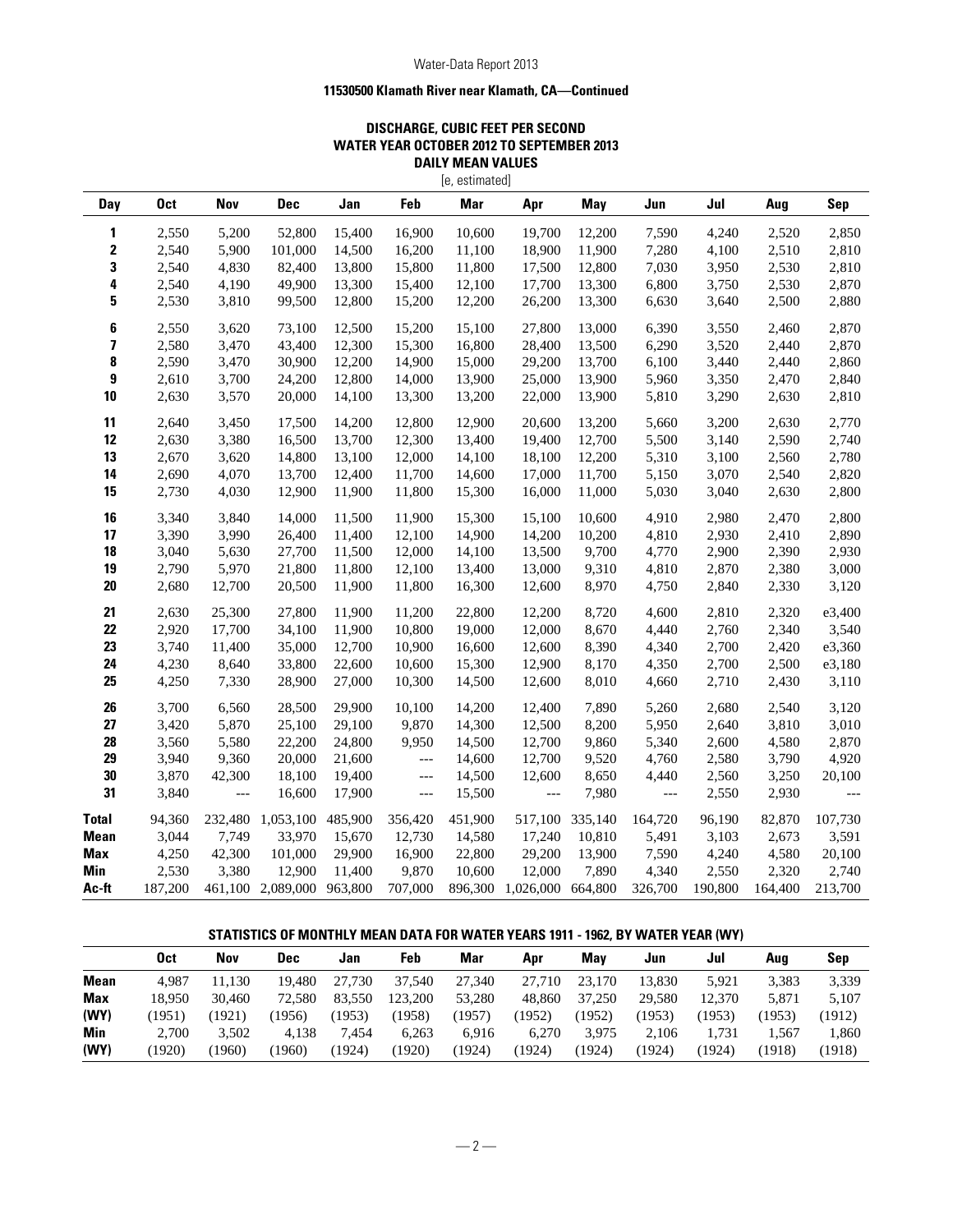### **11530500 Klamath River near Klamath, CA—Continued**

| <b>Water Years 1911 - 1962</b> |              |  |  |  |  |
|--------------------------------|--------------|--|--|--|--|
| 17,010                         |              |  |  |  |  |
| 33,360                         | 1958         |  |  |  |  |
| 5,156                          | 1924         |  |  |  |  |
| 378,000                        | Dec 22, 1955 |  |  |  |  |
| 1,340                          | Jul 31, 1924 |  |  |  |  |
| 1,440                          | Jul 30, 1924 |  |  |  |  |
| <sup>a</sup> 425,000           | Dec 22, 1955 |  |  |  |  |
| $b_{49}$ 7                     | Dec 22, 1955 |  |  |  |  |
| 12,320,000                     |              |  |  |  |  |
| 37,300                         |              |  |  |  |  |
| 10,200                         |              |  |  |  |  |
| 2.860                          |              |  |  |  |  |
|                                |              |  |  |  |  |

# **SUMMARY STATISTICS**

 $a$  From rating curve extended above 140,000 ft $\frac{3}{s}$  on basis of flood-

routing study.

b From floodmarks, site and datum then in use.

# **STATISTICS OF MONTHLY MEAN DATA FOR WATER YEARS 1963 - 2013, BY WATER YEAR (WY)**

|             | 0ct    | Nov    | Dec    | Jan    | Feb     | Mar    | Apr    | Mav    | Jun    | Jul    | Aua    | Sep    |
|-------------|--------|--------|--------|--------|---------|--------|--------|--------|--------|--------|--------|--------|
| <b>Mean</b> | 4.637  | 12.740 | 25,610 | 32.210 | 30.960  | 32,330 | 25,860 | 20.190 | 11,550 | 4.848  | 3.162  | 3,180  |
| <b>Max</b>  | 17.830 | 55.620 | 87,770 | 97.760 | 102.700 | 82.410 | 60,400 | 40,080 | 30,060 | 12.220 | 6.599  | 5.923  |
| (WY)        | (1963) | (1974  | (1965  | (1970) | (1986)  | (1983) | (1974) | (1983) | (1998  | 1983)  | (1983) | (1983) |
| Min         | 2.134  | 3.236  | 3.942  | 4.212  | 4.231   | 6.954  | 5.448  | 5.638  | 3.630  | 1.782  | l.441  | 1.977  |
| (WY)        | (1995) | (1988) | (1977) | (1977) | 1977)   | (1977) | (1977) | (1977) | (1977  | 1977)  | (1977) | (1991) |

### **SUMMARY STATISTICS**

|                              | <b>Calendar Year 2012</b> |         | <b>Water Year 2013</b> |          | <b>Water Years 1963 - 2013</b> |              |
|------------------------------|---------------------------|---------|------------------------|----------|--------------------------------|--------------|
| <b>Annual total</b>          | 6,124,500                 |         | 3.977.910              |          |                                |              |
| Annual mean                  | 16.730                    |         | 10,900                 |          | 17,080                         |              |
| <b>Highest annual mean</b>   |                           |         |                        |          | 36,100                         | 1983         |
| Lowest annual mean           |                           |         |                        |          | 4,036                          | 1977         |
| <b>Highest daily mean</b>    | 136,000                   | Mar 31  | 101,000                | Dec 2    | 420,000                        | Dec 23, 1964 |
| Lowest daily mean            | 2,530                     | Oct $5$ | 2,320                  | Aug $21$ | 1,310                          | Sep 4, 1977  |
| Annual seven-day minimum     | 2.540                     | Sep 30  | 2.370                  | Aug $17$ | 1.370                          | Aug 18, 1977 |
| <b>Maximum peak flow</b>     |                           |         | 140,000                | Dec 2    | 557,000                        | Dec 23, 1964 |
| <b>Maximum peak stage</b>    |                           |         | 30.83                  | Dec 2    | $a_{55,30}$                    | Dec 23, 1964 |
| <b>Annual runoff (ac-ft)</b> | 12,150,000                |         | 7,890,000              |          | 12,370,000                     |              |
| 10 percent exceeds           | 39,800                    |         | 20,500                 |          | 38,200                         |              |
| 50 percent exceeds           | 10,200                    |         | 8,650                  |          | 9,760                          |              |
| <b>90 percent exceeds</b>    | 3,090                     |         | 2,620                  |          | 2,860                          |              |

a From Floodmarks.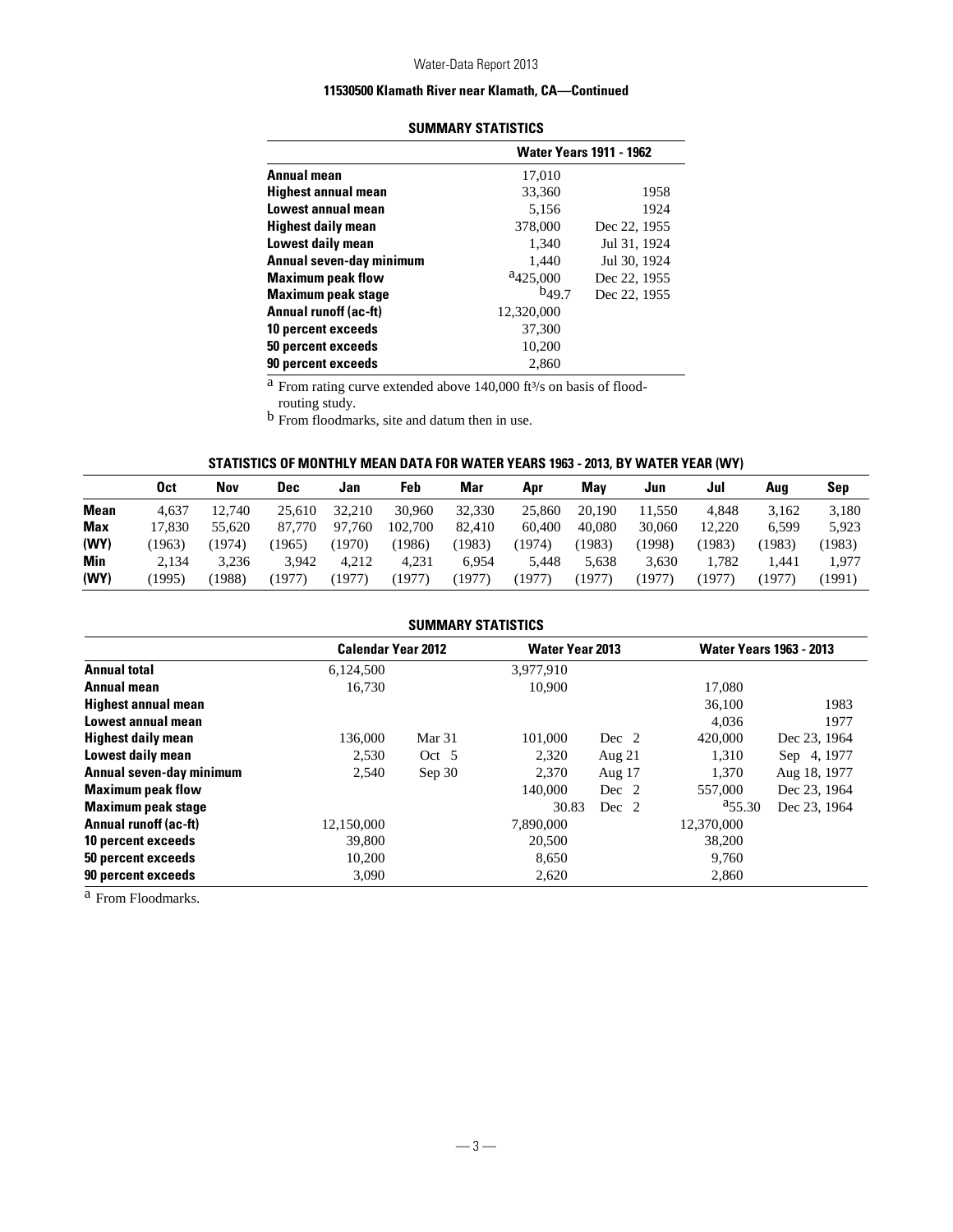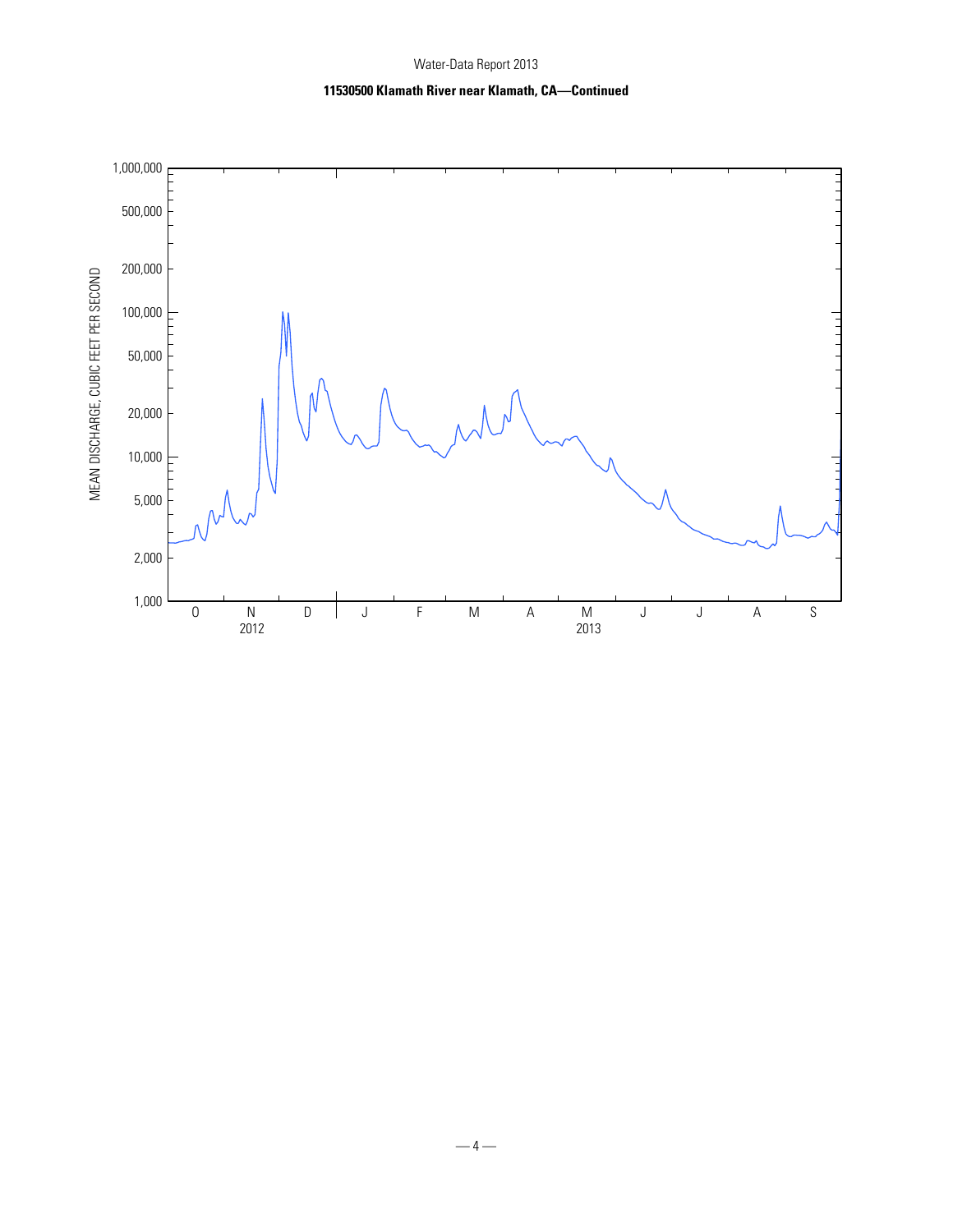#### **11530500 Klamath River near Klamath, CA—Continued**

### **WATER-QUALITY RECORDS**

PERIOD OF RECORD.--Water years 1951-95, 2002 to current year. CHEMICAL DATA: Water years 1951-95, 2002-03 (seasonal records only). BIOLOGICAL DATA: Water years 1975-81. SEDIMENT DATA: Water years 1955-56, 1975-95.

PERIOD OF DAILY RECORD.--

DISSOLVED OXYGEN: July 2002 to November 2003 (seasonal records only). pH: July 2002 to November 2003 (seasonal records only). SPECIFIC CONDUCTANCE: October 1974 to September 1981 (once daily), July 2002 to November 2003 (seasonal records only). WATER TEMPERATURE: November 1965 to September 1981, July 2002 to September 2003 (seasonal records only), October 2003 to current year.

INSTRUMENTATION.--Temperature recorder since October 2003. Electronic data logger with 15 minute interval.

REMARKS.--Water temperature records rated good.

EXTREMES FOR PERIOD OF DAILY RECORD.--

DISSOLVED OXYGEN: Maximum recorded, 13.6 mg/L, Nov. 24, 26, 2003; minimum recorded, 6.7 mg/L, July 12, Aug. 29, Sept. 14, 2002. pH: Maximum recorded, 9.0 standard units, Nov. 5, 11, 2003; minimum recorded, 7.7 standard units, June 27-30, 2003. SPECIFIC CONDUCTANCE: Maximum recorded, 211 microsiemens, Oct. 23, 25, 2002; minimum recorded, 87 microsiemens, June 9, 2003. WATER TEMPERATURE: Maximum recorded, 27.0°C, Sept. 12, 1979; minimum recorded, 2.3°C, Dec. 10, 2009.

#### EXTREMES FOR CURRENT YEAR.--

WATER TEMPERATURE: Maximum recorded, 24.9°C, July 3, 4; minimum recorded, 3.6°C, Jan. 16.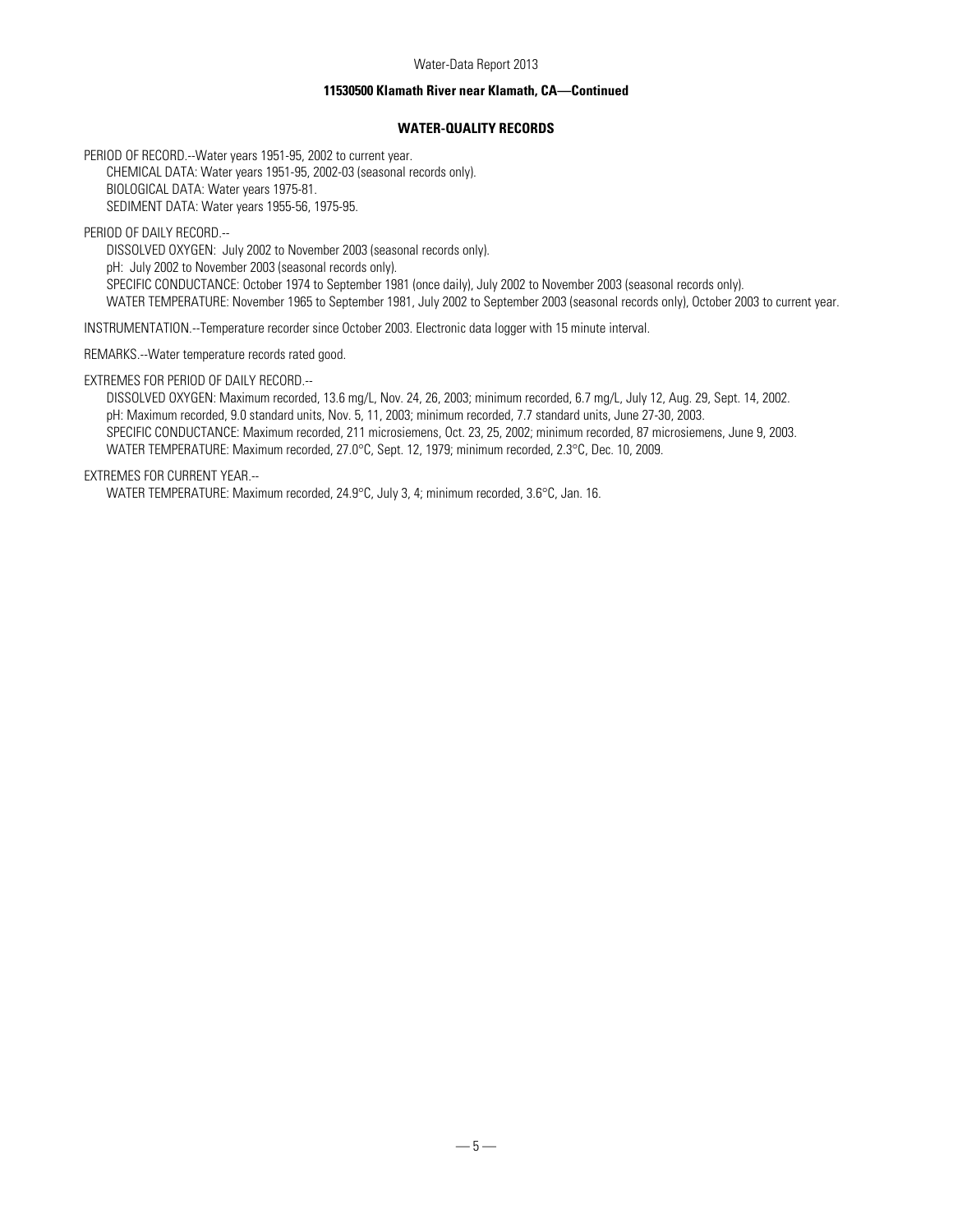#### **TEMPERATURE, WATER, DEGREES CELSIUS WATER YEAR OCTOBER 2012 TO SEPTEMBER 2013**

| Day                     | <b>Max</b> | Min            | <b>Median</b> | <b>Max</b> | Min             | <b>Median</b> | <b>Max</b>      | Min  | <b>Median</b> | <b>Max</b> | Min     | <b>Median</b> |
|-------------------------|------------|----------------|---------------|------------|-----------------|---------------|-----------------|------|---------------|------------|---------|---------------|
|                         |            | <b>October</b> |               |            | <b>November</b> |               | <b>December</b> |      |               |            | January |               |
| 1                       | 19.4       | 18.4           | 18.9          | 14.2       | 13.6            | 13.9          | 10.2            | 10.0 | 10.1          | 6.6        | 6.1     | 6.4           |
| $\boldsymbol{2}$        | 19.2       | 18.2           | 18.7          | 13.7       | 13.0            | 13.2          | 10.5            | 10.1 | 10.4          | 6.1        | 5.7     | 6.0           |
| 3                       | 19.2       | 18.1           | 18.6          | 13.3       | 12.7            | 13.0          | 10.3            | 10.0 | 10.1          | 5.7        | 5.5     | 5.6           |
| 4                       | 18.7       | 18.1           | 18.3          | 13.9       | 12.8            | 13.2          | 10.0            | 10.0 | 10.0          | 5.8        | 5.4     | 5.5           |
| 5                       | 18.4       | 17.7           | 18.0          | 14.2       | 13.1            | 13.7          | 10.3            | 10.0 | 10.2          | 5.7        | 5.5     | 5.6           |
| 6                       | 18.4       | 17.4           | 17.8          | 14.3       | 13.4            | 14.0          | 10.3            | 10.0 | 10.2          | 6.1        | 5.6     | 5.8           |
| $\overline{\mathbf{z}}$ | 18.1       | 17.3           | 17.7          | 14.2       | 13.8            | 14.0          | 10.0            | 9.1  | 9.5           | 6.4        | 5.9     | 6.2           |
| 8                       | 17.6       | 16.9           | 17.2          | 13.9       | 12.5            | 13.1          | 9.1             | 8.5  | 8.6           | $7.1\,$    | 6.4     | 6.7           |
| 9                       | 17.4       | 16.5           | 17.0          | 12.5       | 11.8            | 12.0          | 8.5             | 7.8  | 8.1           | 7.2        | 6.9     | 7.1           |
| 10                      | 17.0       | 16.2           | 16.6          | 11.8       | 11.1            | 11.4          | 8.1             | 7.7  | 7.8           | 6.9        | 6.4     | 6.6           |
| 11                      | 16.4       | 15.7           | 16.3          | 11.2       | 10.4            | 10.6          | 8.1             | 7.8  | 7.9           | 6.4        | 6.2     | 6.3           |
| 12                      | 16.4       | 15.8           | 16.0          | 10.6       | 10.3            | 10.5          | 8.3             | 8.0  | 8.1           | 6.2        | 5.6     | 6.0           |
| 13                      | 16.9       | 16.0           | 16.4          | 10.9       | 10.4            | 10.5          | 8.0             | 7.5  | 7.8           | 5.6        | 4.8     | 5.3           |
| 14                      | 17.2       | 16.7           | 16.9          | 11.1       | 10.3            | 10.8          | 7.5             | 7.2  | 7.4           | 4.8        | 4.0     | 4.5           |
| 15                      | 17.2       | 16.9           | 17.0          | 10.9       | 10.3            | 10.7          | 7.2             | 6.9  | 7.0           | 4.2        | 3.7     | 3.9           |
| 16                      | 17.3       | 17.1           | 17.2          | 11.0       | 10.4            | 10.7          | 7.0             | 6.8  | 6.8           | 4.3        | 3.6     | 3.8           |
| 17                      | 17.4       | 16.6           | 17.2          | 11.0       | 10.7            | 10.9          | 7.6             | 7.0  | $7.5$         | 4.5        | 3.7     | 4.0           |
| 18                      | 17.4       | 16.3           | 16.8          | 10.7       | 10.3            | 10.4          | 7.6             | 6.8  | $7.2\,$       | 4.6        | 3.9     | 4.2           |
| 19                      | 16.7       | 15.9           | 16.0          | 10.4       | 10.2            | 10.3          | 6.8             | 6.6  | 6.6           | 4.6        | 4.0     | 4.2           |
| 20                      | 16.6       | 15.9           | 16.1          | 10.5       | 10.3            | 10.5          | 6.6             | 6.5  | 6.5           | 4.6        | 4.0     | 4.1           |
| 21                      | 16.0       | 15.0           | 15.2          | 10.4       | 9.9             | $10.2\,$      | 6.8             | 6.5  | 6.6           | 4.6        | 3.9     | 4.1           |
| 22                      | 15.2       | 13.9           | 14.7          | 9.9        | 9.3             | 9.6           | 6.7             | 6.4  | 6.6           | 4.6        | 4.0     | 4.3           |
| 23                      | 13.9       | 13.4           | 13.6          | 9.5        | 9.0             | 9.2           | 7.2             | 6.6  | 6.8           | 5.2        | 4.3     | 4.7           |
| 24                      | 13.4       | 12.4           | 12.8          | 9.5        | 8.9             | 9.2           | 7.3             | 7.0  | $7.2\,$       | 6.2        | 5.2     | 5.6           |
| 25                      | 12.9       | 12.0           | 12.6          | 10.0       | 9.4             | 9.7           | 7.3             | 7.2  | 7.2           | 7.0        | 6.2     | 6.6           |
| 26                      | 12.6       | 11.8           | 12.1          | 10.2       | 9.4             | 9.8           | 7.3             | 6.9  | 7.1           | 7.2        | 7.0     | 7.0           |
| 27                      | 12.9       | 12.0           | 12.2          | 10.2       | 9.6             | 9.9           | 7.4             | 7.0  | 7.1           | 7.1        | 6.7     | 6.9           |
| 28                      | 13.8       | 12.5           | 12.9          | 10.0       | 9.7             | 9.8           | 7.3             | 7.1  | 7.3           | 6.7        | 6.5     | 6.6           |
| 29                      | 14.5       | 13.4           | 13.8          | 10.2       | 9.7             | 9.8           | 7.3             | 7.0  | 7.1           | 6.9        | 6.6     | 6.7           |
| 30                      | 14.6       | 13.9           | 14.2          | 10.2       | 9.9             | 9.9           | 7.2             | 6.8  | 7.1           | 7.1        | 6.8     | 6.9           |
| 31                      | 14.6       | 13.9           | 14.0          | $---$      | $---$           | $---$         | 6.8             | 6.6  | 6.7           | 7.0        | 6.5     | 6.7           |
| Max                     | 19.4       | 18.4           | 18.9          | 14.3       | 13.8            | 14.0          | 10.5            | 10.1 | 10.4          | 7.2        | 7.0     | 7.1           |
| Min                     | 12.6       | 11.8           | 12.1          | 9.5        | 8.9             | 9.2           | 6.6             | 6.4  | 6.5           | 4.2        | 3.6     | 3.8           |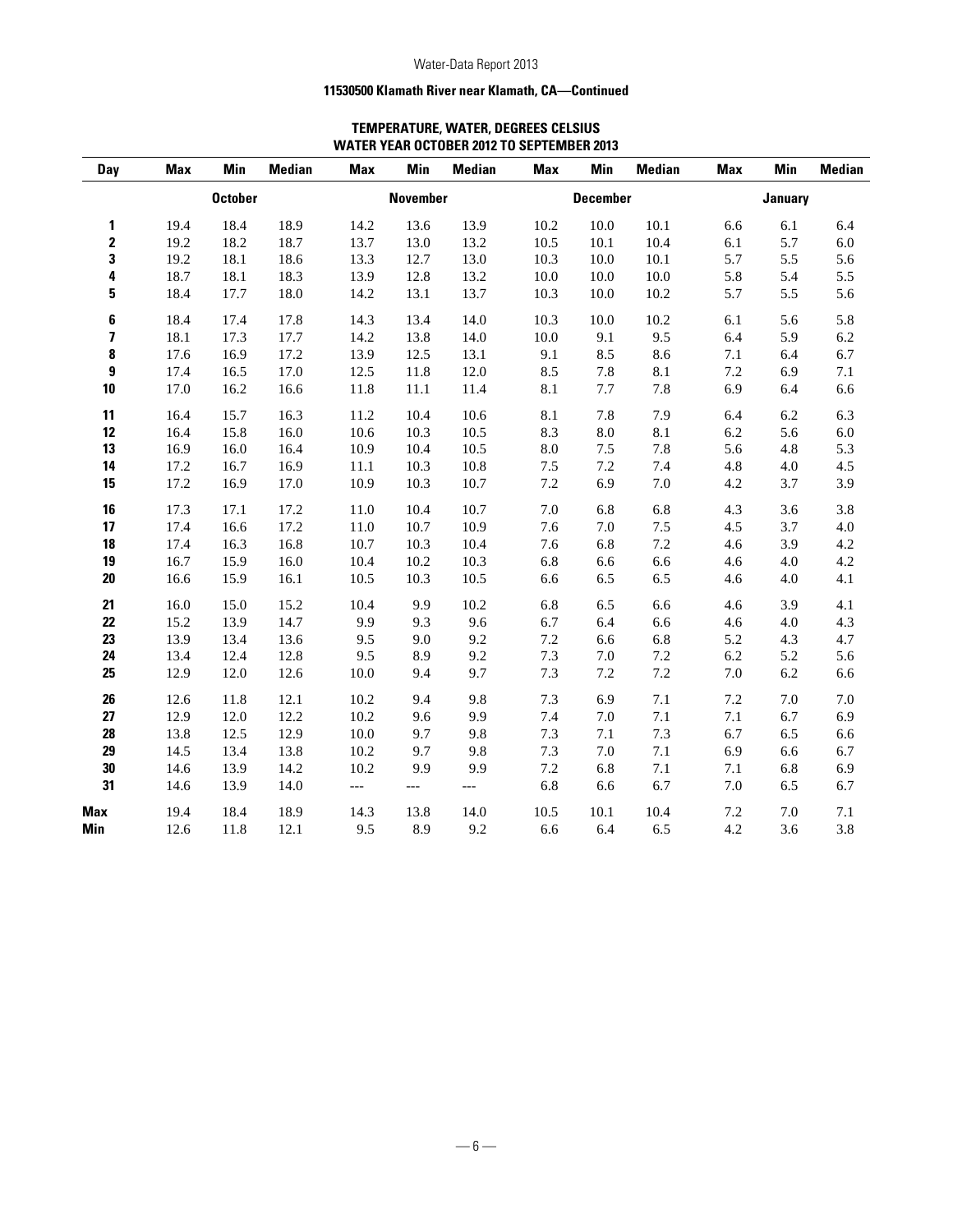#### **TEMPERATURE, WATER, DEGREES CELSIUS WATER YEAR OCTOBER 2012 TO SEPTEMBER 2013**

| Day                     | <b>Max</b> | Min             | <b>Median</b> | <b>Max</b> | Min          | <b>Median</b> | <b>Max</b> | Min            | <b>Median</b> | <b>Max</b> | <b>Min</b> | <b>Median</b> |
|-------------------------|------------|-----------------|---------------|------------|--------------|---------------|------------|----------------|---------------|------------|------------|---------------|
|                         |            | <b>February</b> |               |            | <b>March</b> |               |            | April          |               |            | May        |               |
| 1                       | 6.8        | 6.2             | 6.4           | 9.1        | 7.4          | 8.2           | 11.4       | 10.9           | 11.2          | 15.0       | 13.7       | 14.3          |
| $\boldsymbol{2}$        | 6.6        | 6.0             | 6.2           | 9.2        | 8.6          | 8.9           | 11.8       | 10.7           | 11.0          | 15.1       | 13.6       | 14.1          |
| 3                       | 6.7        | 6.0             | 6.3           | 9.3        | 8.7          | 8.8           | 12.0       | 11.3           | 11.4          | 15.2       | 13.7       | 14.2          |
| 4                       | 6.8        | 6.3             | 6.5           | 9.3        | 8.7          | 8.9           | 11.8       | 11.6           | 11.6          | 15.6       | 14.3       | 14.6          |
| 5                       | 6.9        | 6.5             | 6.7           | 8.7        | $\ \, 8.0$   | 8.5           | 11.6       | 10.7           | 11.1          | 14.9       | 14.5       | 14.7          |
| 6                       | 7.2        | 6.7             | 6.9           | 8.0        | 7.2          | 7.7           | 10.7       | 10.4           | 10.6          | 15.1       | 14.4       | 14.5          |
| $\overline{\mathbf{z}}$ | 7.1        | 6.7             | 7.0           | 7.8        | 6.8          | 7.2           | 10.5       | 10.0           | 10.2          | 15.0       | 14.2       | 14.4          |
| 8                       | $7.1\,$    | 6.4             | 6.7           | $8.1\,$    | $7.1\,$      | 7.5           | 10.0       | 9.4            | 9.7           | 15.0       | 13.9       | 14.2          |
| 9                       | 6.7        | $6.0\,$         | 6.4           | 8.4        | $7.4\,$      | 7.6           | 10.2       | 9.4            | 9.7           | 15.7       | 14.5       | 14.8          |
| 10                      | 6.5        | 5.8             | 6.1           | 8.5        | 7.4          | 7.7           | 10.5       | 9.9            | 10.0          | 16.3       | 15.2       | 15.4          |
| 11                      | 6.4        | 5.7             | 5.9           | 8.9        | 7.6          | 8.0           | 11.4       | 10.5           | 10.8          | 17.3       | 15.8       | 16.3          |
| 12                      | 6.6        | 5.7             | 6.1           | 9.3        | 8.1          | 8.6           | 11.8       | 10.9           | $11.1\,$      | 17.8       | 16.3       | 16.6          |
| 13                      | 6.9        | 5.9             | 6.3           | 9.6        | 8.7          | 8.8           | 11.6       | 11.0           | 11.2          | 17.4       | 16.6       | 16.8          |
| 14                      | 7.2        | 6.2             | 6.6           | 9.7        | 9.0          | 9.2           | 11.3       | 10.7           | $11.1\,$      | 17.6       | 16.3       | 16.6          |
| 15                      | 7.4        | 6.3             | 6.8           | 10.3       | 9.2          | 9.4           | 10.7       | 10.1           | 10.5          | 16.8       | 16.0       | 16.2          |
| 16                      | 7.5        | 6.5             | 6.9           | 9.9        | 9.6          | 9.7           | 10.6       | 9.6            | 10.0          | 16.4       | 15.6       | 15.9          |
| 17                      | 7.6        | 6.8             | 7.0           | 10.3       | 9.5          | 9.7           | 10.8       | 9.6            | 10.0          | 15.9       | 15.1       | 15.4          |
| 18                      | 6.9        | 6.4             | 6.8           | 9.9        | 9.2          | 9.4           | 11.4       | 9.9            | 10.3          | 15.7       | 14.9       | 15.2          |
| 19                      | 6.6        | 6.2             | 6.3           | 9.2        | $8.8\,$      | 9.1           | 12.0       | 10.7           | 11.0          | 16.8       | 14.6       | 15.4          |
| 20                      | 6.8        | 6.0             | 6.2           | 9.1        | 8.8          | 9.0           | 13.2       | 11.7           | 12.0          | 17.3       | 15.2       | 15.9          |
| 21                      | 7.0        | 6.2             | 6.4           | 9.2        | 8.4          | 8.8           | 13.7       | 12.0           | 12.3          | 16.4       | 15.0       | 15.6          |
| 22                      | 7.2        | 6.2             | 6.7           | 8.9        | 8.0          | 8.4           | 14.3       | 12.5           | 13.0          | 15.4       | 14.5       | 14.9          |
| 23                      | $7.5\,$    | 6.6             | 7.0           | 8.6        | 7.7          | $8.0\,$       | 14.7       | 13.1           | 13.5          | 15.6       | 13.9       | 14.6          |
| 24                      | 7.6        | 6.6             | 6.9           | 8.8        | 7.8          | 8.0           | 14.6       | 13.3           | 13.7          | 14.8       | 14.1       | 14.5          |
| 25                      | 7.8        | 6.5             | 7.1           | 9.0        | 8.3          | 8.6           | 14.2       | 13.2           | 13.6          | 15.9       | 13.9       | 14.6          |
| 26                      | 7.3        | 6.6             | 6.9           | 10.1       | 8.7          | 9.2           | 14.8       | 13.3           | 13.7          | 16.4       | 14.8       | 15.2          |
| 27                      | 7.2        | 6.2             | 6.6           | 10.2       | 9.5          | 9.8           | 15.2       | 13.7           | 14.1          | 15.8       | 15.2       | 15.4          |
| 28                      | 7.6        | 6.7             | $7.1\,$       | 11.3       | 10.2         | 10.8          | 15.5       | 14.1           | 14.5          | 16.2       | 14.7       | 15.2          |
| 29                      | $---$      | $---$           | $---$         | 12.2       | 10.9         | 11.2          | 15.6       | 14.3           | 14.7          | 16.2       | 15.4       | 15.7          |
| 30                      | $---$      | ---             | $---$         | 11.8       | 11.4         | 11.6          | 15.5       | 14.2           | 14.6          | 17.3       | 15.5       | 16.3          |
| 31                      |            | $---$           | $---$         | 11.6       | 11.4         | 11.5          | $---$      | $\overline{a}$ | $---$         | 17.9       | 15.8       | 16.6          |
| <b>Max</b>              | 7.8        | 6.8             | 7.1           | 12.2       | 11.4         | 11.6          | 15.6       | 14.3           | 14.7          | 17.9       | 16.6       | 16.8          |
| Min                     | 6.4        | 5.7             | 5.9           | 7.8        | 6.8          | $7.2\,$       | 10.0       | 9.4            | 9.7           | 14.8       | 13.6       | 14.1          |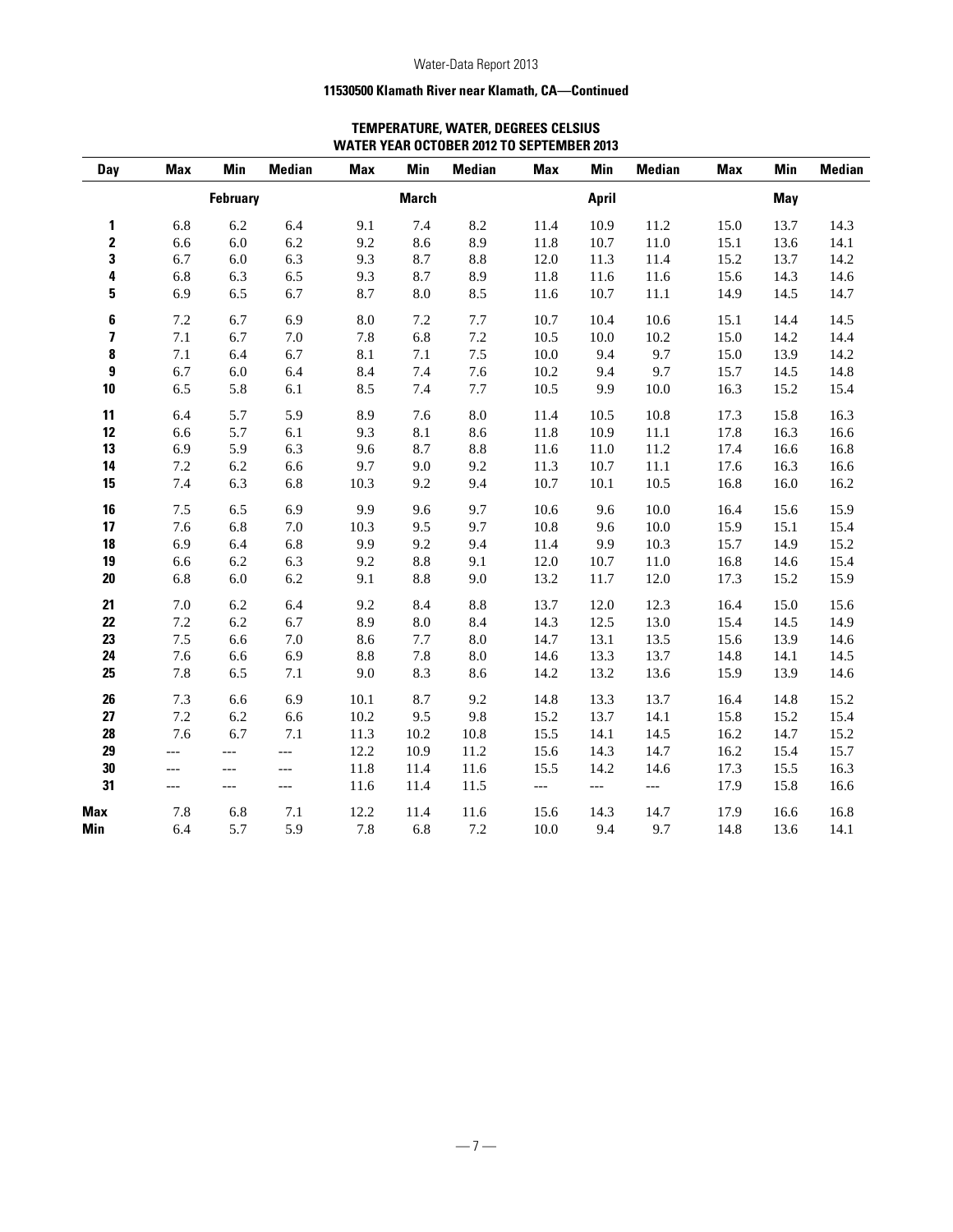#### **TEMPERATURE, WATER, DEGREES CELSIUS WATER YEAR OCTOBER 2012 TO SEPTEMBER 2013**

| Day                     | <b>Max</b> | Min   | <b>Median</b> | <b>Max</b> | Min  | <b>Median</b> | <b>Max</b> | Min           | <b>Median</b> | <b>Max</b> | <b>Min</b>       | <b>Median</b> |
|-------------------------|------------|-------|---------------|------------|------|---------------|------------|---------------|---------------|------------|------------------|---------------|
|                         |            | June  |               |            | July |               |            | <b>August</b> |               |            | <b>September</b> |               |
| 1                       | 18.2       | 16.0  | 17.0          | 23.9       | 21.7 | 22.9          | 21.5       | 20.7          | 21.0          | 22.3       | 21.1             | 21.8          |
| $\boldsymbol{2}$        | 18.9       | 16.6  | 17.5          | 24.4       | 22.1 | 23.3          | 21.8       | 20.4          | 21.1          | 22.3       | 21.7             | 22.0          |
| 3                       | 20.0       | 17.3  | 18.4          | 24.9       | 22.8 | 24.0          | 22.1       | 21.1          | 21.7          | 21.8       | 20.9             | 21.6          |
| 4                       | 20.2       | 18.1  | 19.1          | 24.9       | 23.1 | 24.2          | 22.1       | 21.0          | 21.6          | 21.7       | 20.8             | 21.4          |
| 5                       | 20.8       | 18.5  | 19.5          | 24.7       | 22.9 | 24.1          | 22.1       | 21.1          | 21.6          | 21.6       | 20.8             | 21.0          |
| 6                       | 21.2       | 19.1  | 20.1          | 24.2       | 22.5 | 23.6          | 22.1       | 21.1          | 21.5          | 21.1       | 20.2             | 20.9          |
| $\overline{\mathbf{z}}$ | 21.9       | 19.5  | 20.6          | 24.1       | 22.4 | 23.5          | 21.5       | 20.4          | 21.0          | 21.0       | 20.1             | 20.8          |
| 8                       | 22.8       | 20.1  | 21.2          | 24.0       | 22.6 | 23.5          | 21.3       | 20.3          | 20.7          | 21.4       | 20.5             | 20.9          |
| 9                       | 22.9       | 20.9  | 22.0          | 24.4       | 22.8 | 23.8          | 21.0       | 20.5          | 20.7          | 21.9       | 20.9             | 21.5          |
| 10                      | 22.1       | 20.5  | 21.3          | 24.2       | 23.1 | 23.7          | 21.4       | 20.3          | 20.6          | 21.9       | 21.3             | 21.6          |
| 11                      | 21.2       | 19.6  | 20.3          | 23.9       | 22.2 | 23.2          | 21.6       | 20.8          | 21.2          | 21.7       | 20.9             | 21.1          |
| 12                      | 20.3       | 18.7  | 19.5          | 23.3       | 21.9 | 22.8          | 22.2       | 21.1          | 21.7          | 21.6       | 21.0             | 21.3          |
| 13                      | 20.4       | 18.5  | 19.3          | 23.0       | 22.1 | 22.8          | 22.0       | 21.0          | 21.5          | 21.4       | 21.0             | 21.1          |
| 14                      | 20.6       | 18.4  | 19.5          | 23.2       | 22.1 | 22.8          | 22.0       | 20.9          | 21.5          | 21.2       | 20.1             | 20.5          |
| 15                      | 19.9       | 18.4  | 19.4          | 23.2       | 22.4 | 23.0          | 22.8       | 21.4          | 22.1          | 21.2       | 20.4             | 20.7          |
| 16                      | 20.6       | 18.7  | 19.5          | 23.1       | 21.2 | 21.8          | 22.8       | 22.2          | 22.4          | 20.9       | 20.2             | 20.6          |
| 17                      | 20.3       | 18.7  | 19.8          | 22.6       | 21.7 | 22.1          | 23.3       | 22.1          | 22.8          | 20.8       | 20.2             | 20.4          |
| 18                      | 19.8       | 18.7  | 19.3          | 22.7       | 21.7 | 22.5          | 23.6       | 22.4          | 23.0          | 20.2       | 19.5             | 19.9          |
| 19                      | 19.4       | 18.1  | 18.8          | 22.7       | 21.8 | 22.6          | 23.8       | 22.4          | 23.1          | 19.8       | 18.8             | 19.4          |
| $20\,$                  | 19.1       | 17.6  | 18.2          | 22.9       | 21.9 | 22.7          | 23.5       | 22.5          | 22.9          | 19.4       | 18.0             | 18.3          |
| 21                      | 20.1       | 17.8  | 18.8          | 23.4       | 22.3 | 22.8          | 23.0       | 22.1          | 22.5          | 18.6       | 18.0             | 18.3          |
| 22                      | 20.0       | 18.2  | 19.4          | 24.1       | 22.8 | 23.4          | 22.4       | 21.2          | 21.7          | 18.0       | 17.2             | 17.4          |
| 23                      | 19.9       | 18.7  | 19.0          | 24.0       | 22.4 | 23.3          | 21.2       | 20.8          | 20.9          | 17.8       | 17.0             | 17.4          |
| 24                      | 19.0       | 18.3  | 18.6          | 22.7       | 22.2 | 22.4          | 22.4       | 21.1          | 21.7          | 17.7       | 17.1             | 17.5          |
| 25                      | 18.7       | 18.2  | 18.5          | 24.0       | 22.3 | 23.1          | 22.2       | 21.2          | 21.6          | 17.7       | 17.0             | 17.5          |
| 26                      | 18.8       | 18.0  | 18.4          | 24.1       | 23.0 | 23.8          | 22.1       | 20.9          | 21.5          | 17.6       | 16.5             | 17.3          |
| 27                      | 20.6       | 17.9  | 18.6          | 24.4       | 23.4 | 24.0          | 22.4       | 20.9          | 21.6          | 17.2       | 16.2             | 16.8          |
| 28                      | 22.0       | 19.3  | 20.2          | 24.1       | 23.1 | 23.6          | 22.3       | 20.5          | 21.4          | 17.0       | 16.0             | 16.3          |
| 29                      | 23.0       | 20.3  | 21.4          | 23.5       | 22.6 | 23.0          | 21.1       | 19.8          | 20.3          | 16.5       | 15.2             | 16.3          |
| 30                      | 23.6       | 21.1  | 22.3          | 22.8       | 21.9 | 22.1          | 21.8       | 20.0          | 20.6          | 15.2       | 14.2             | 14.7          |
| 31                      | $---$      | $---$ | $---$         | 22.1       | 20.9 | 21.5          | 22.1       | 21.1          | 21.8          | ---        | $---$            | $---$         |
| <b>Max</b>              | 23.6       | 21.1  | 22.3          | 24.9       | 23.4 | 24.2          | 23.8       | 22.5          | 23.1          | 22.3       | 21.7             | 22.0          |
| Min                     | 18.2       | 16.0  | 17.0          | 22.1       | 20.9 | 21.5          | 21.0       | 19.8          | 20.3          | 15.2       | 14.2             | 14.7          |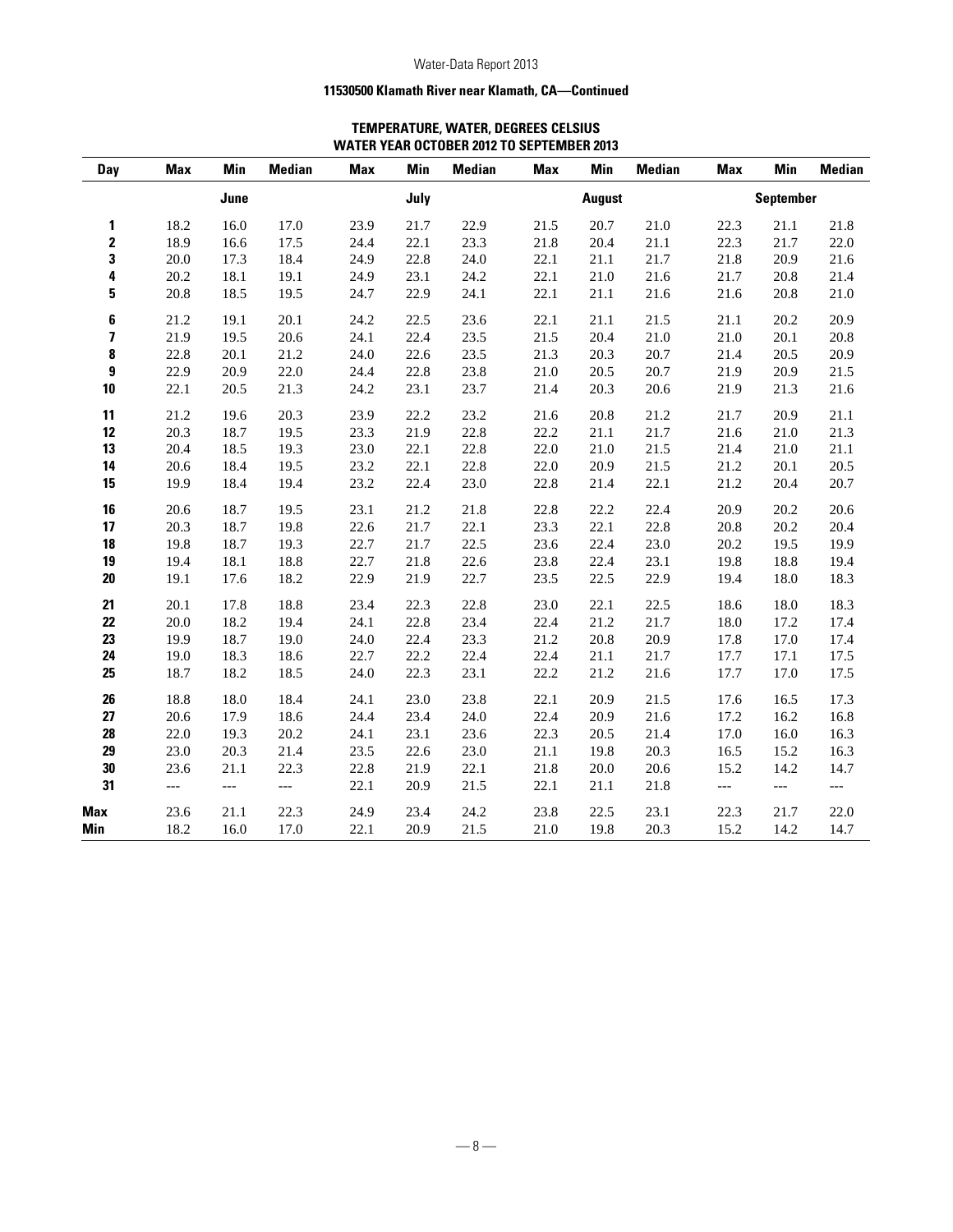